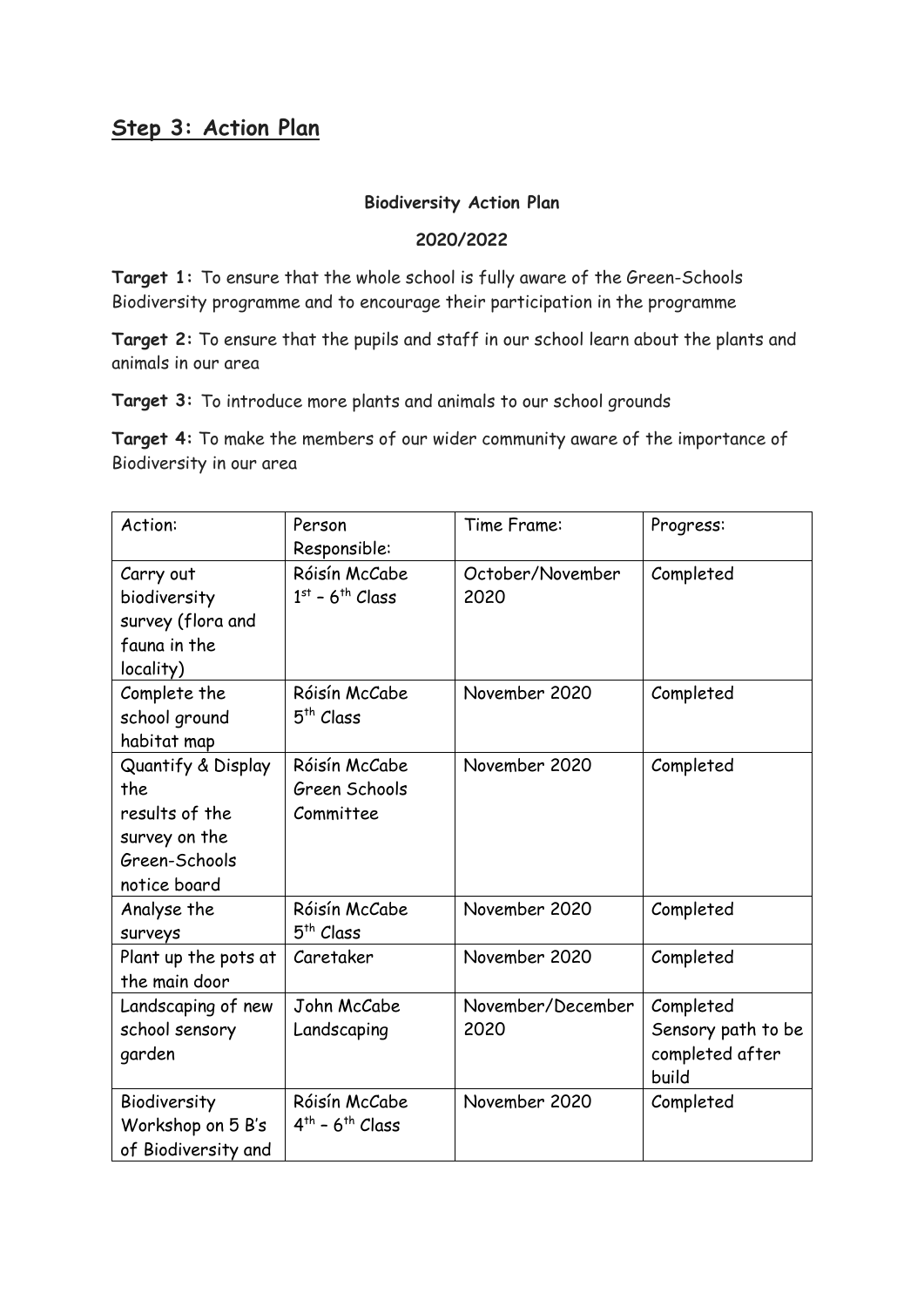| Pollinator Project               |                               |                   |           |
|----------------------------------|-------------------------------|-------------------|-----------|
| with Naturally Wild              |                               |                   |           |
| Hold a slogan                    | Whole School                  | November/December | Completed |
| competition to                   |                               | 2020              |           |
| come                             |                               |                   |           |
| up with a new                    |                               |                   |           |
| Green                            |                               |                   |           |
| Code relating to                 |                               |                   |           |
| biodiversity                     |                               |                   |           |
| Display the Green                | Green Schools                 | November/December | Completed |
| Code in classrooms               | Committee                     | 2020              |           |
| and on our Green-<br>Schools     |                               |                   |           |
| noticeboard                      |                               |                   |           |
| Display green tips               | Green Schools                 | On-going          | On-going  |
| (which revisit                   | Committee                     |                   |           |
| previous                         |                               |                   |           |
| themes) around the               |                               |                   |           |
| school                           |                               |                   |           |
| Discuss the                      | Whole School                  | On-going          | On-going  |
| importance                       |                               |                   |           |
| of maintaining                   |                               |                   |           |
| ecosystems and                   |                               |                   |           |
| the                              |                               |                   |           |
| various arguments                |                               |                   |           |
| for                              |                               |                   |           |
| preserving                       |                               |                   |           |
| particular                       |                               |                   |           |
| habitats                         |                               |                   |           |
| Hang some bird                   | 5 <sup>th</sup> Class         | <b>March 2021</b> | Completed |
| feeders in our                   | Caretaker                     |                   |           |
| garden and school                |                               |                   |           |
| grounds                          |                               |                   |           |
| Compile minibeast                | JI - 3rd Class                | <b>April 2021</b> | Completed |
| species tally                    |                               |                   |           |
| Produce large-scale              | Róisín McCabe                 | September 2021    | Completed |
| Habitat Map of the               | Green Schools                 |                   |           |
| school                           | Committee                     |                   |           |
| Update parents on                | Shauna Daly                   | October 2021      | Completed |
| progress in school<br>newsletter |                               |                   |           |
| Plant a tree for                 | Junior Infants                | October 2021      | Completed |
| National Tree Day                |                               |                   |           |
| Revisit biodiversity             | Róisín McCabe                 | October/November  | Completed |
| survey (flora and                | $1st$ - 6 <sup>th</sup> Class | 2021              |           |